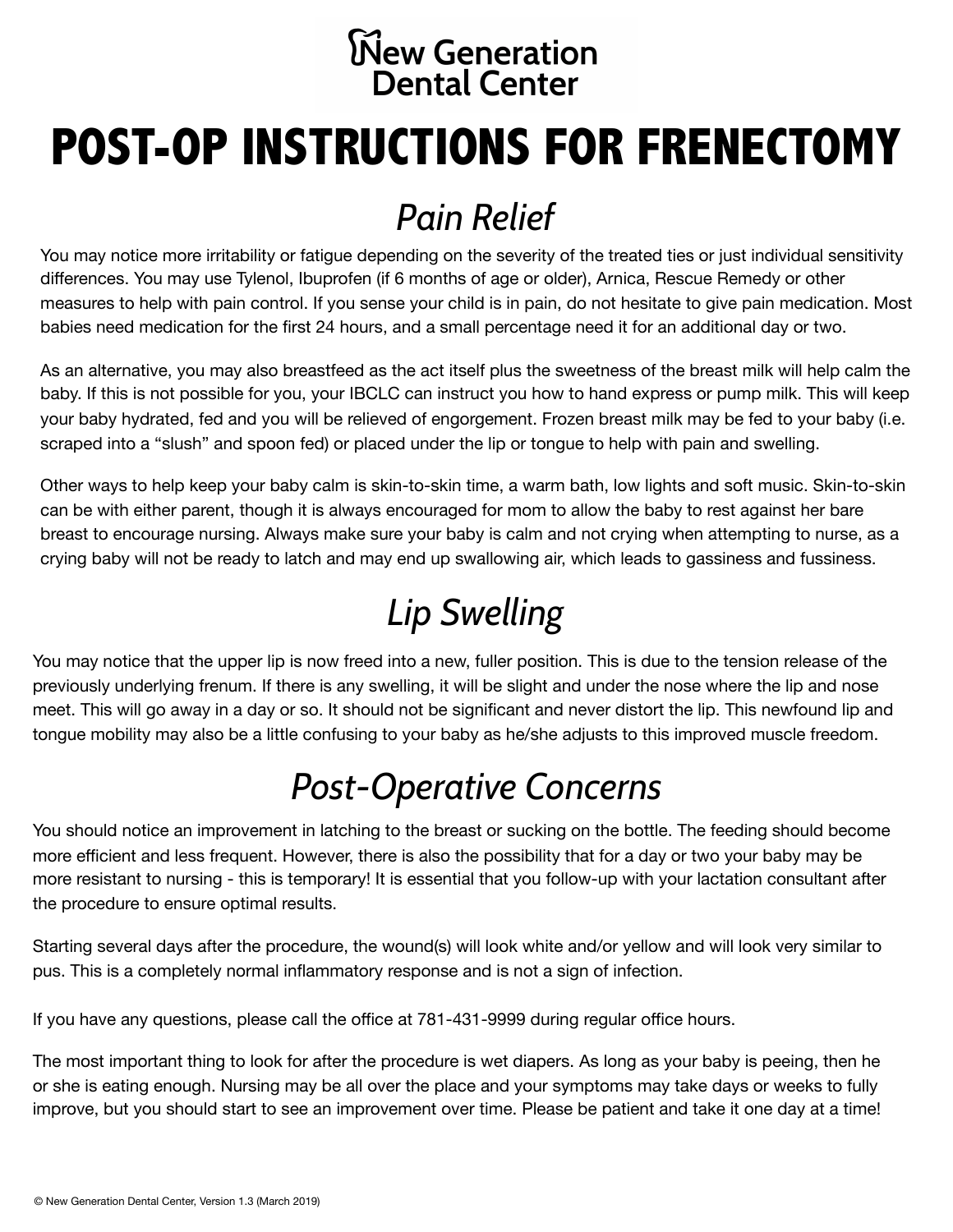#### *Stretches*

The main risk of a frenectomy is that the mouth heals so quickly that it may prematurely reattach at either the tongue site or the lip site, causing a new limitation in mobility and the persistence or return of symptoms. These stretches are NOT meant to be forceful or prolonged. It's best to be quick and precise with your movements.

A small amount of spotting or bleeding is common after the procedure, especially in the first few days. Because a laser is being used, bleeding is minimized. Wash your hands well prior to your stretches (gloves aren't necessary). Apply a small amount of coconut oil, breast milk, or formula to your finger prior to your stretches.

Do one stretch on the evening of the surgery. Then, skip ahead to the next morning. My recommendation is that stretches be done 6 times a day for the first 3 weeks, and then spending the 4th week quickly tapering from 6 to 5 to 4 to 3 to 2 to 1 per day before quitting completely at the end of the 4th week. I find it's easiest for parents to do 5 of the stretches during waking hours, and one of the stretches in the middle of the night, taking care not to go more than 6 hours between stretches. Diaper changes are a good time to do the exercises.

## *Pre-Stretch Exercises*

- 1. Gently massage your baby's cheeks and lips for 15-30 seconds. The purpose of this exercise is to prevent your baby from associating your fingers in or near his or her mouth as something uncomfortable.
- 2. Run your finger along the baby's gums. Try to get your baby's tongue to follow your finger.
- 3. Massage the roof of the mouth with your finger start towards the front and continue gently massaging until you reach the spot where the hard (bony) palate ends and the soft palate begins. Then turn your finger over and massage the back portion of the tongue.
- 4. Let your baby suck on your index finger (with your fingernail against the tongue), between your first and second knuckle. The more the tongue moves, the less chance the wound will stick back together.

#### *Upper Lip*

- 1. Place your index fingers under the lip on either side of the wound and lift it up until it reaches the nose, and hold for 3 seconds. Make sure you lift the middle of the lip and not just the sides so the wound opens.
- 2. Gently sweep from side to side for several seconds. Remember, the main goal of this procedure is to insert your finger between the raw, opposing surfaces of the lip and the gum so they can't stick together.

#### *Tongue*

- 1. Place two index fingers under the tongue on either side of the incision site. The tips of your fingers should be touching at the top of the wound. Lift the tongue upward and away from the floor of the mouth. This should stretch open the incision site and the diamond-shaped wound should be visible. Hold for 3 seconds.
- 2. *Gently* press on the diamond-shaped wound to ensure that it feels soft and squishy. If you feel any resistance (like a rubber band), lift the tongue further until the resistance breaks. You may see a small amount of bleeding. Do not rub hard or scrub the wound.
- 3. Massage on either side of the diamond (not directly in the wound) to loosen up the musculature of the remainder of the floor of the mouth.